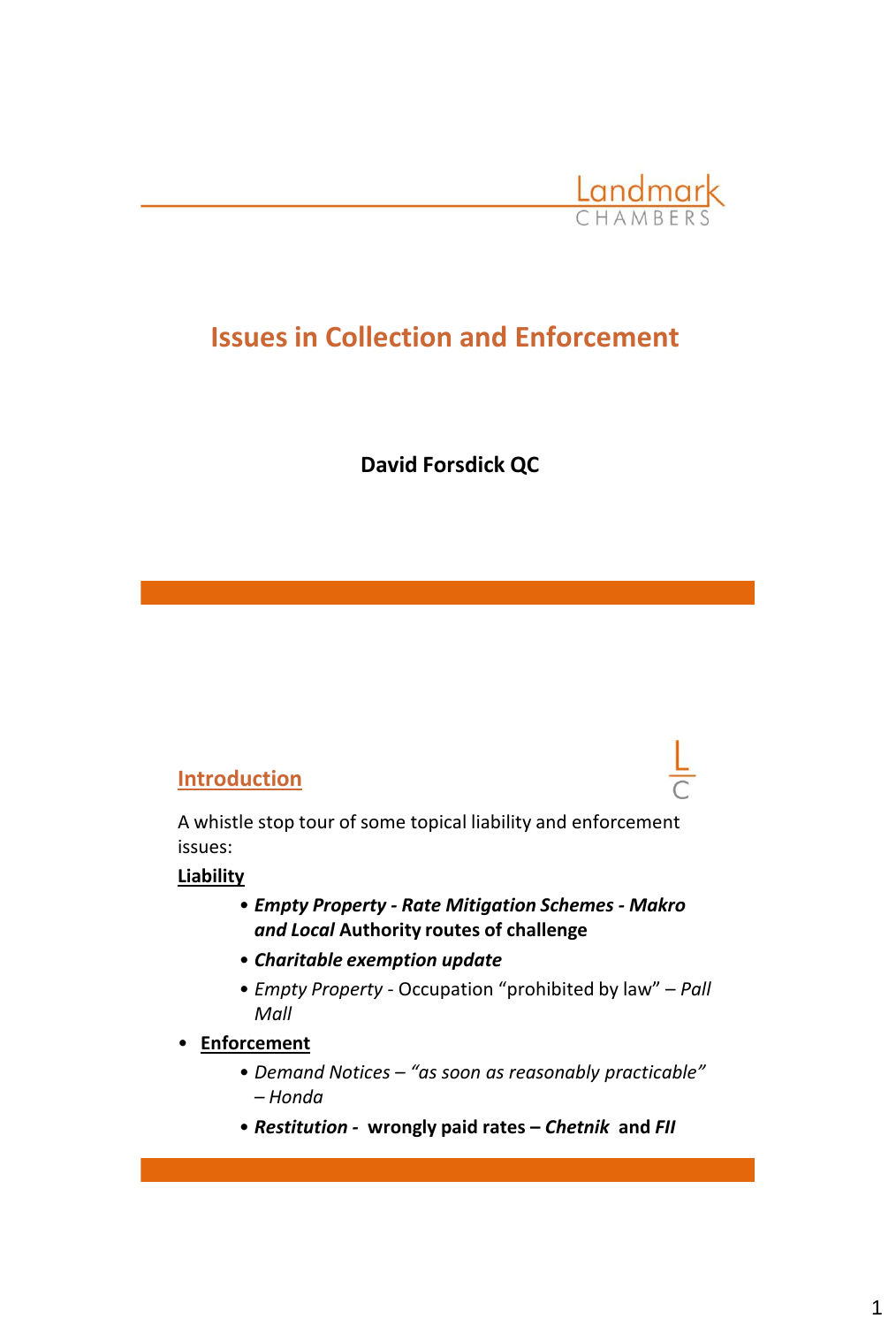### **CONTEXT**

- 1. Local authority rate retention
- 2. Financial pressure on local authorities and imperative to maximise income
- 3. Co-operative working between Local Authorities to test the boundaries of the exemptions

#### **EMPTY PROPERTIES – MAKRO SCHEMES**

#### The Scheme - Essential Features

- long term empty properties not in process of redevelopment
- No commercial tenant can be found
- Rating liability rests on owner
- Rate Mitigation Company takes a short (6 week) lease and "occupies"
- Effect of regulations is that the tenant is liable for rates but
- At the end of his occupation the landlord benefits from a 3/6 months fresh exemption
- Outside the terms of the lease the tenant is paid a share of the landlord's savings
- The process repeats itself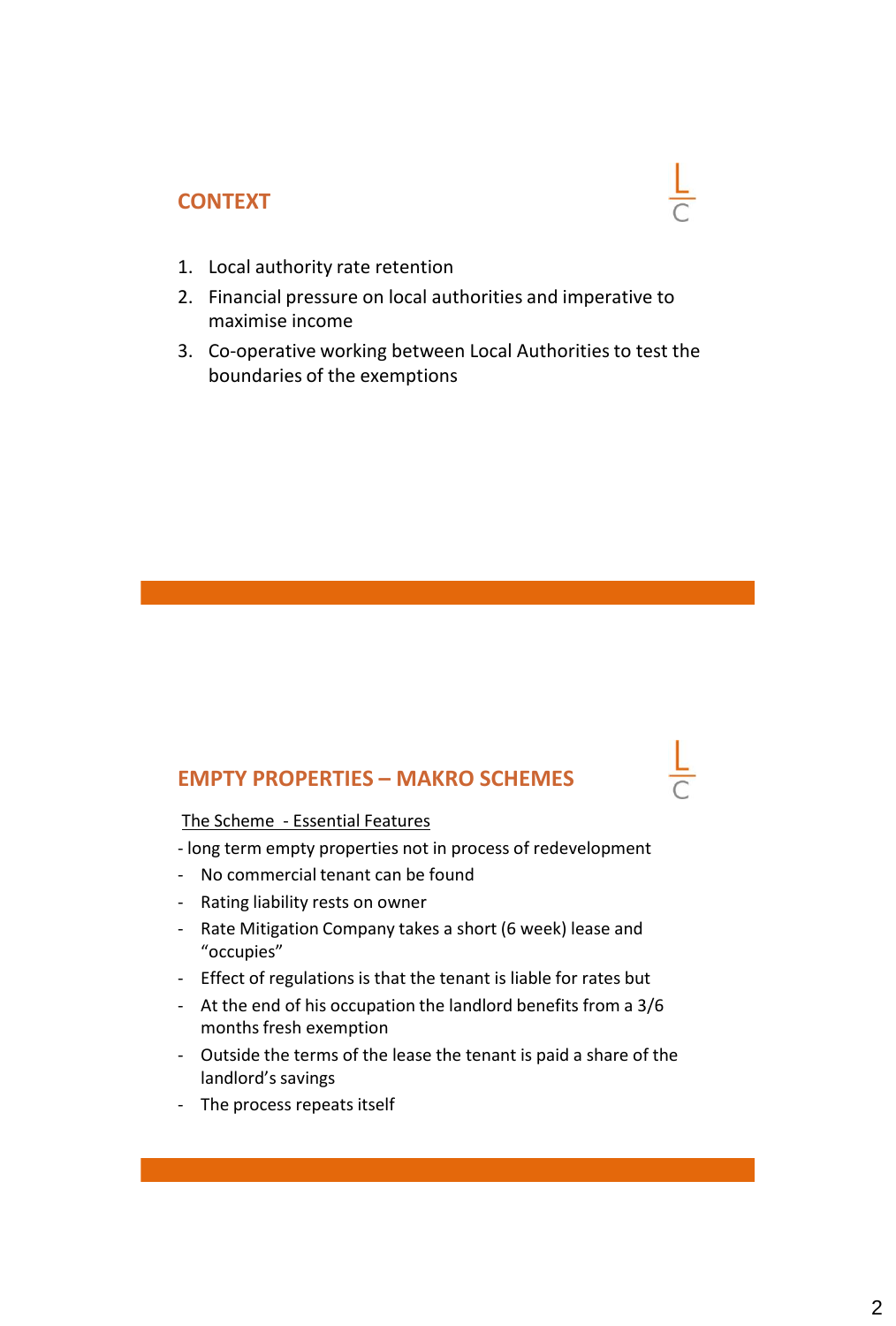# **The Conventional Wisdom – and challenge to it**

Since Makro and Sterling the conventional wisdom has been that these schemes work.

But Local authorities are increasingly challenging them on the facts

And the challenge I am about to explain is being run (in various different ways by LAs) at the moment – most recently in a MC hearing in March.

#### **The Key Logic of the Challenge**

Take a situation where the scheme *only* makes any commercial sense for the tenant if it is paid for its efforts out of the savings the owner achieves on its rates for nonoccupation for a later period– so it has to be paid to take the **burden of occupation**

Yet to succeed, by definition, such schemes are wholly dependent on the tenant being in **beneficial occupation** for the period of its lease – the occupation itself being of benefit to tenant.

An inherent contradiction?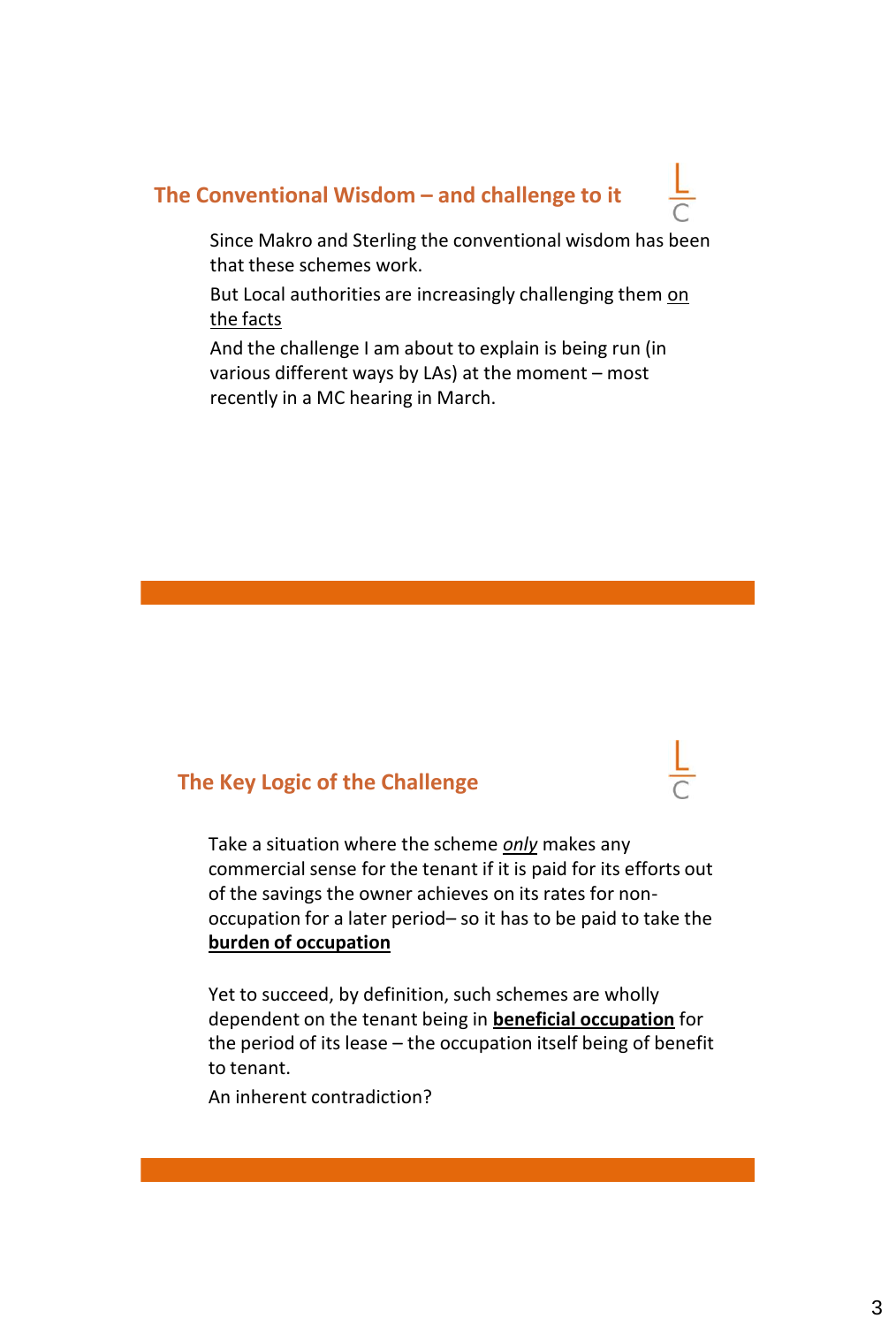### **The Central Importance of the Facts**



"the driving principle …. continues to involve a general rule of statutory construction and an unblinkered approach to the analysis of the facts. The ultimate question is whether the relevant statutory provisions, construed purposively, were intended to apply to the transaction, viewed realistically".

If there is **one key message** in this talk is that the facts are central and that *Makro* and *Sterling* are not authority for any general proposition that these schemes work irrespective as to the detailed facts

### **"Beneficial Occupation"**

*"Actual occupation does not amount to rateable occupation if that occupation is of no benefit to the occupier*" – Makro [45].

The Benefit to the Tenant in Makro – under an obligation to store the documents

The Benefit to the Tenant in Sterling - part of a roll out of a marketing business plan using Bluetooth devices to send out commercial messages for profit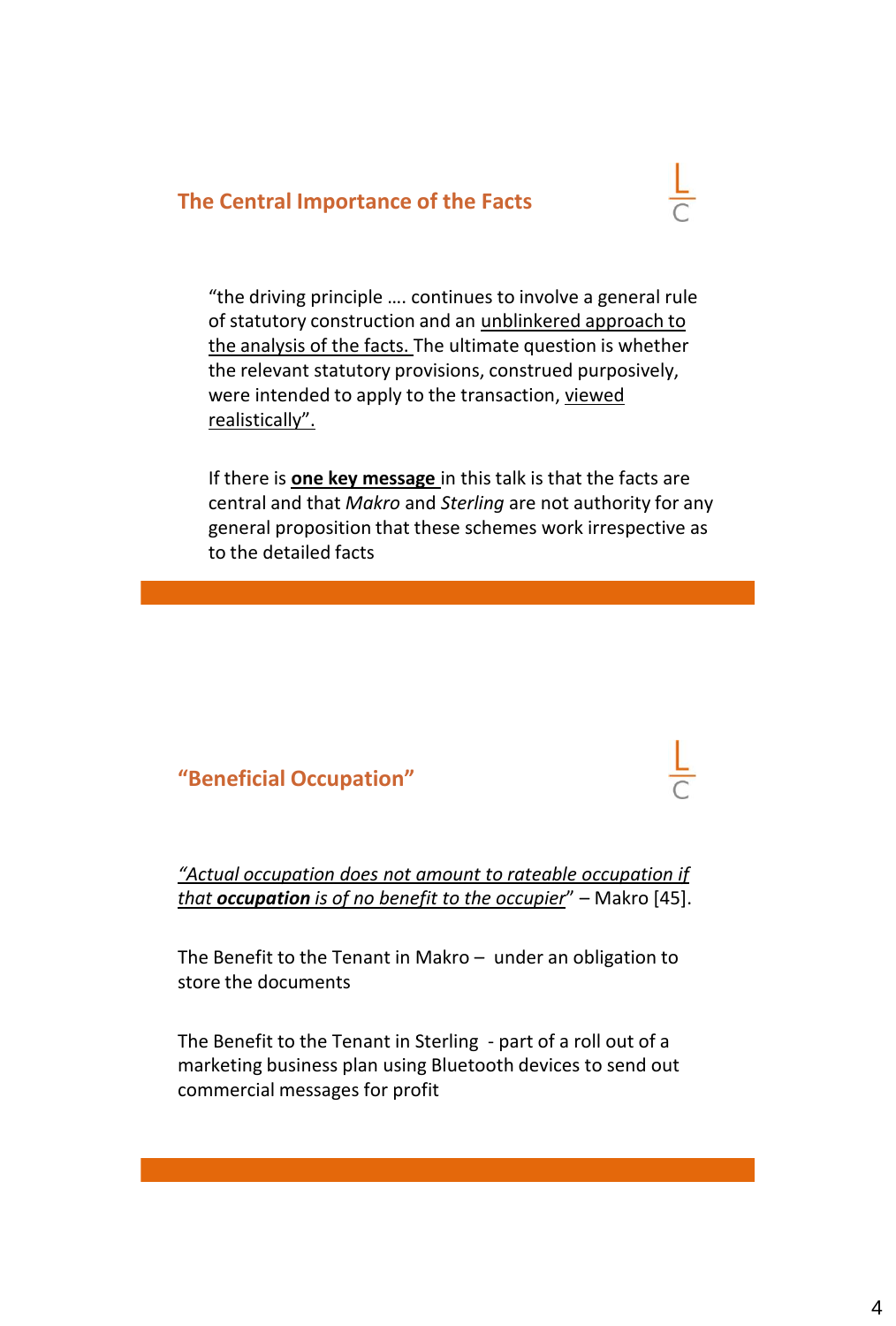## **But what if the facts are different…..**

#### A tenant:

- takes a short lease for the purpose of storing boxes for 6 weeks where the boxes do not belong to the tenant and/or there is no obligation to store them. The taking of the possession of the boxes and the storage of them is of no benefit to the tenant (or the owner of the boxes);
- for that contrived purpose, the tenant agrees to pay a nominal rent *and rates*  (a significant burden);
- is paid a nominal sum for the storage of the boxes (such that the lease and occupation inevitably generates a considerable loss – net burden)
- the tenant has to be paid to agree to enter the lease and to carry that burden by way of a share of the saving of the rates secured by the owner for a later period of non-occupation.
- In other words he knows the *occupation* will be of no benefit but a major burden and the only *benefit* comes from the agreement to share the tax benefit from a later period of non-occupation.

#### **And crucially…**

The tenant has to be paid to agree to enter the lease and to carry that burden by way of a share of the saving of the rates secured by the owner for a later period of *non-occupation*.

- In other words he knows the *occupation* will be of no benefit to him
- He knows it will create a benefit to the landlord in respect of future non-occupation
- He gets a share of that benefit from a later period of nonoccupation.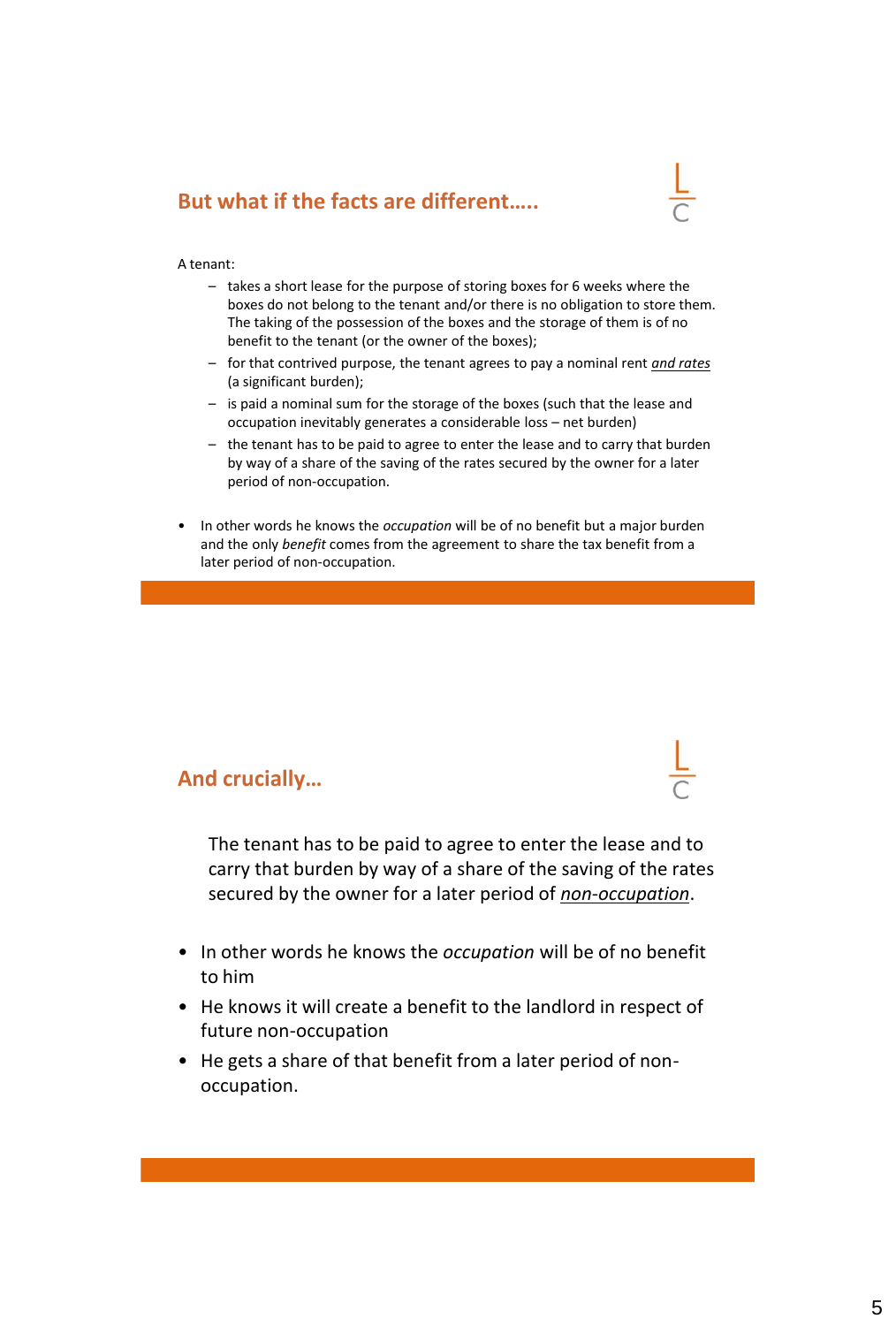#### **THE ARGUMENT**



- And in those circumstances, the facts "viewed realistically" and applying an "unblinkered approach" to them may result in the opposite conclusion to *Makro* and *Sterling.*
- This argument is not dependent on the lease being a sham. It is sufficient that *on the facts* it is an artifice or a device to give the impression – the semblance - of beneficial occupation.

#### **And if that is right…..**

- Does it have knock on consequences for whether there is:
	- Actual occupation as opposed to the semblance of occupation
	- An intention to occupy as opposed to giving the impression of such intent
	- More than de minimis occupation
	- More than transient occupation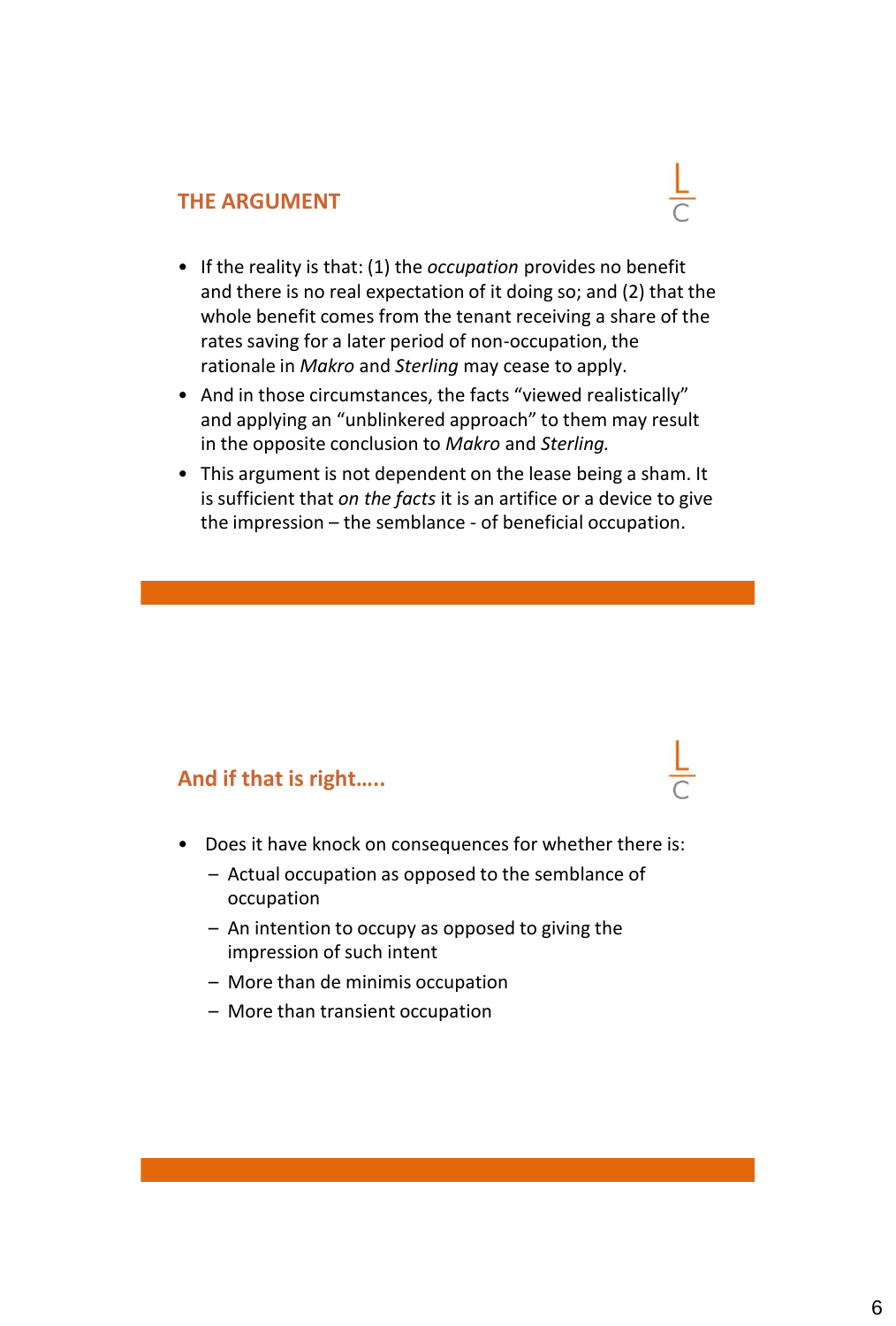## **CHARITY SCHEMES**

#### The Legislation:

ratepayer (so occupier or for empty rates owner) is a charity and

#### *"used wholly or mainly for charitable purposes"*

#### Principles from the Case Law to 2016

- wholly or mainly refers to the hereditament is it being used wholly or mainly for charitable purposes
- That test may not be met when a significant proportion is not used
- The requirement is for extensive use rather than leaving them mainly unused – an anti-avoidance approach.

# **South Kesteven v. Digital Pipeline (1)**

#### The Facts:

10 days usage by a charity over 2 years for the purpose of collecting IT equipment for use in schools in developing countries.

Used 42% of a large warehouse space

BA challenged whether statutory test for 80% relief was met for those days (if it was then the empty rates relief followed)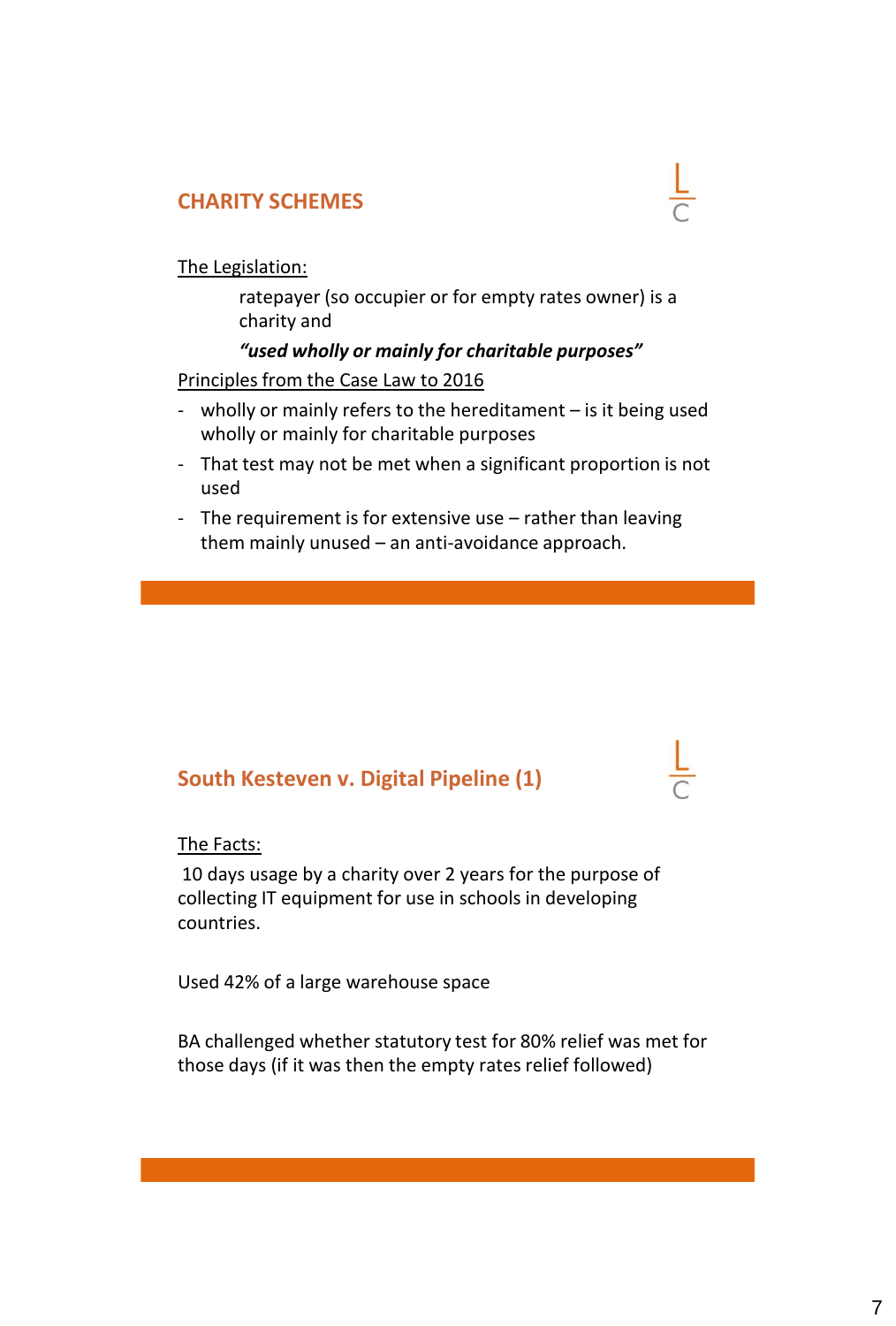# **South Kesteven (2)**

- MC took into account the fact that none of the 58% was occupied for any other use in concluding that the premises was "wholly or mainly" used for charitable purposes.
- The DC held that was the wrong question:
	- Whilst the "mainly" was not a simple mathematical exercise – the 58% unused did not automatically mean that the premises were not "mainly used" but
	- The MC had failed to consider whether the main use was in fact "unused". The absence of another use could not support the charity if on the facts, the premises were mainly unused.

#### **Lessons for Charitable Exemption**

- Providing space for charities remains an available and legitimate RMS strategy but
- The "wholly or mainly" test is a high one and LAs/Occupiers should be clear as to the physical extent of the use **and the non-use.**